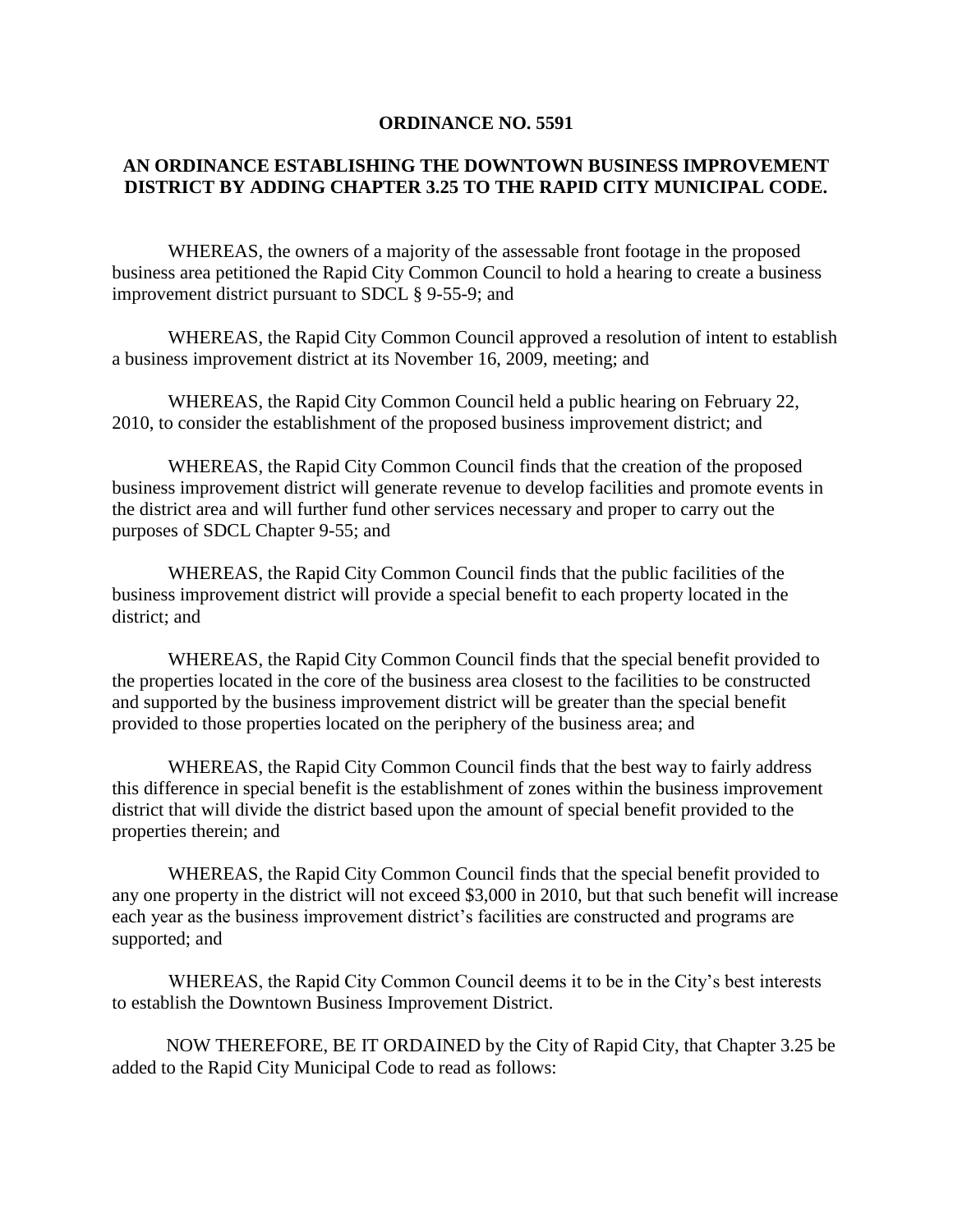#### **3.25.010 Establishment of district.**

Pursuant to the provisions of SDCL Chapter 9-55, the Downtown Business Improvement District of the City of Rapid City is hereby created. Resolution 2009-149 entitled "A Resolution of Intent to Establish the Downtown Business Improvement District" was adopted by the Common Council of Rapid City on the 16th day of November, 2009. The public hearing on creation of the district was held in the City Council Chambers, located at 300 Sixth Street, Rapid City, South Dakota, at 7:00 p.m. on the 22nd day of February, 2010.

#### **3.25.020 Boundaries of district.**

A. The Downtown Business Improvement District shall include the following property:

- 1. Property located east of North Mount Rushmore Road and west of 5th Street, bounded on the north by North Street and bounded on the south by Omaha Street;
- 2. Property located east of West Boulevard and west of East Boulevard, bounded on the north by Omaha Street and on the south by Kansas City Street;
- 3. Property located east of Mount Rushmore Road and west of 4th Street, bounded on the north by Kansas City Street and on the south by Columbus Street;
- 4. Property located east of West Boulevard and west of Mount Rushmore Road, bounded on the north by Kansas City Street and on the south by Quincy Street;
- 5. Block 124 & Vacated Alley and ½ Vacated 6th Street, Lots 1-24 & Vacated Alley & ½ Vacated 6th Street of Block 125, Original Town of Rapid City;
- 6. Lot A, Knights of Columbus Subdivision.
- 7. Lots 1-8 & adjoining 40' of Vacated Rapid Street and Lots 21-32 Less RR ROW of Block 5, Riverside Subdivision;
- 8. Units 1-4 and Common Areas of First Western Gateway Condos;

B. The Downtown Business Improvement District shall be divided into two zones as follows:

- 1. Zone 1 shall include the following property:
	- a. Property located east of Mount Rushmore Road and west of 5th Street, bounded on the north by Omaha Street and bounded on the south by the alley located between Kansas City Street and Quincy Street, excepting therefrom the S 45' of Lots 15-16 of Block 103, Original Town of Rapid City and S 50' of Lots 1-2 of Block 105, Original Town of Rapid City.
	- b. Lot 2 Less Lot H1 of the Madera Subdivision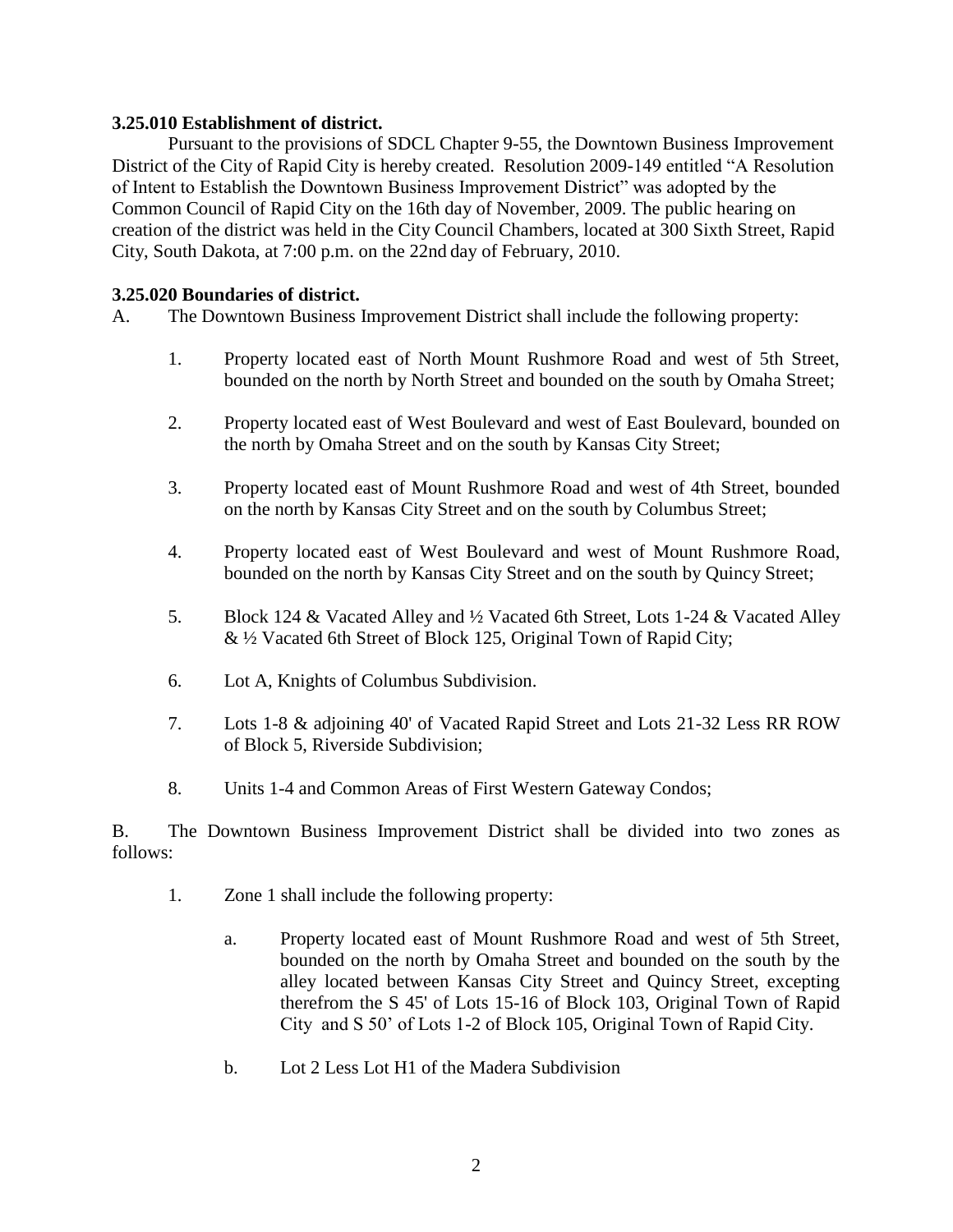- c. E 450' of Tract A of Blocks 71-72, Lots 25-32, Lots 33-34, a subdivision of the S 56.6' of Lots 1-6, & Vacated Alley of Block 72, Original Town of Rapid City
- d. Lots 1-6 & E 2' of Lot 7, Block 82, Original Town of Rapid City
- e. N 65' of Lots 30-32 of Block 82, Original Town of Rapid City
- f. E 14'2¼" of S 78'4" of Lot 28 & E 21'13¼" of the N 61'8" of Lot 28 & All of Lot 29 & S 75' of Lots 30-32, Block 82, Original Town of Rapid City
- g. Lots 1-2 & Tract B of Lot 3, Block 92, Original Town of Rapid City
- h. W 20' of Lot 10; Lots 11-32, Block 92, Original Town of Rapid City
- i. Lots 17-24 of Block 96, Original Town of Rapid City
- j. Lots 9-16 of Block 96, Original Town of Rapid City
- k. S 70' of Lots 17-19 of Block 86, Original Town of Rapid City
- l. N 70' of Lots 17-19 of Block 86, Original Town of Rapid City
- m. Lots 9-16 of Block 86, Original Town of Rapid City
- n. Lots 17-23 of Block 76, Original Town of Rapid City
- o. Units 1 & 2 and Common Area, Aby's Feed & Seed Condominiums
- p. Lot 1 of Dan's Supermarket Tract Revised Less Lot H1, Block 66, Original Town of Rapid City
- q. Tract NW 66 Less Lot H1 & Lot H2, Balance of Lots 12-16 Less Lot H1 of Lot 16, N 10' Vacated Alley adjacent to Lots 12-16 Less Lot H1, Block 66, Original Town of Rapid City
- 2. Zone 2 shall include all other property within the boundaries of the District.

### **3.25.030 Purpose of district.**

The Downtown Business Improvement District is created for the purpose of funding a portion or all of the future proposed public activities, facilities and improvements along with the costs of acquisition, construction, maintenance, operation and repair of such improvements, facilities or activities: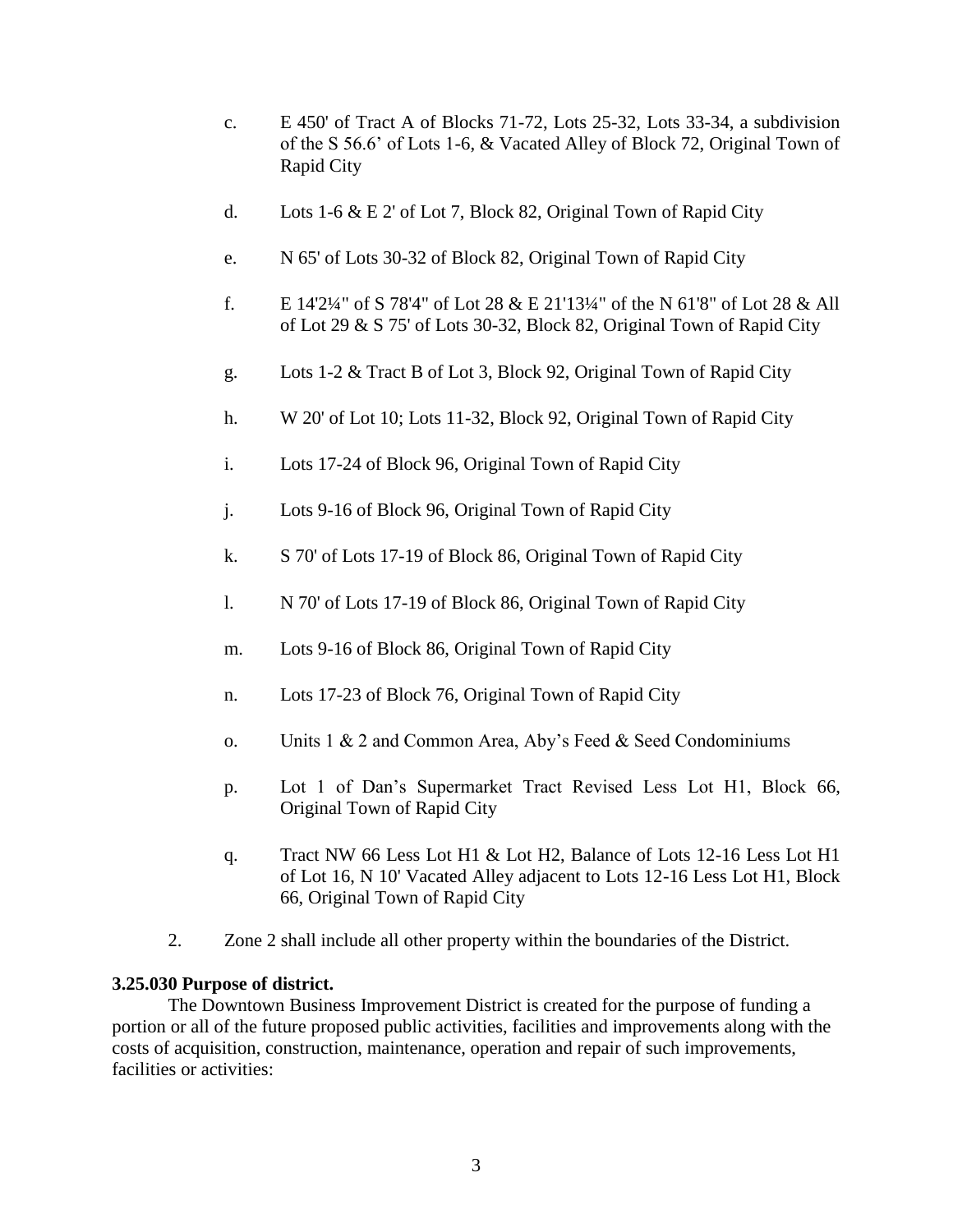A. Construction, operation, management, maintenance, repair, marketing, promotion, programming and success of the Main Street Square Plaza.

B. Projects allowed by SDCL ch. 9-55 that encourage economic development within the district.

## **3.25.040 Special assessments.**

A. The real property in the district shall be subject to an annual special assessment based upon the special benefit to the property within the district as authorized by SDCL § 9-55-2. The special assessment shall be fair and equitable as required by SDCL § 9-55-7. The rate of each special assessment shall be determined pursuant to SDCL § 9-55-13 based upon the following formula:

1. For property in Zone 1, an assessment of One Dollar Fifty Cents (\$1.50) per One Thousand Dollars (\$1,000.00) of assessed valuation of property.

2. For property in Zone 2, an assessment of Seventy-five Cents (\$0.75) per One Thousand Dollars (\$1,000.00) of assessed valuation of property.

3. The maximum assessment on each property shall be capped at Three Thousand Dollars (\$3,000.00) for the year 2010, and such cap shall be increased each year thereafter by three and one-half percent (3.5%).

B. The assessments shall be subject to adjustment by the Rapid City Common Council by resolution as provided in SDCL ch. 9-55.

## **3.25.050 Exemptions.**

The following real property is exempt from taxation or assessment under this chapter:

A. All real property which is exempt from taxation under SDCL ch. 10-4.

B. Owner occupied residential property.

# **3.25.060 Downtown Business Improvement Board.**

There is hereby created a Downtown Business Improvement Board.

A. *Composition*. The board shall consist of ten owners of property within the business area, who shall be appointed by the Mayor with the approval of the Common Council. Of the ten, six shall own property within Zone 1 and four shall own property within Zone 2. A single property owner who owns property in both zones may be appointed to represent either zone. For purposes of this Section, a property owner includes the following:

- 1. An officer or director of a corporate property owner;
- 2. A manager or member of a limited liability company that owns property; or
- 3. A partner of a partnership that owns property.

B. *Terms*. Upon initial appointment, one-half of the members representing each zone shall be appointed for two-year terms, and one-half shall be appointed for one-year terms. Thereafter,